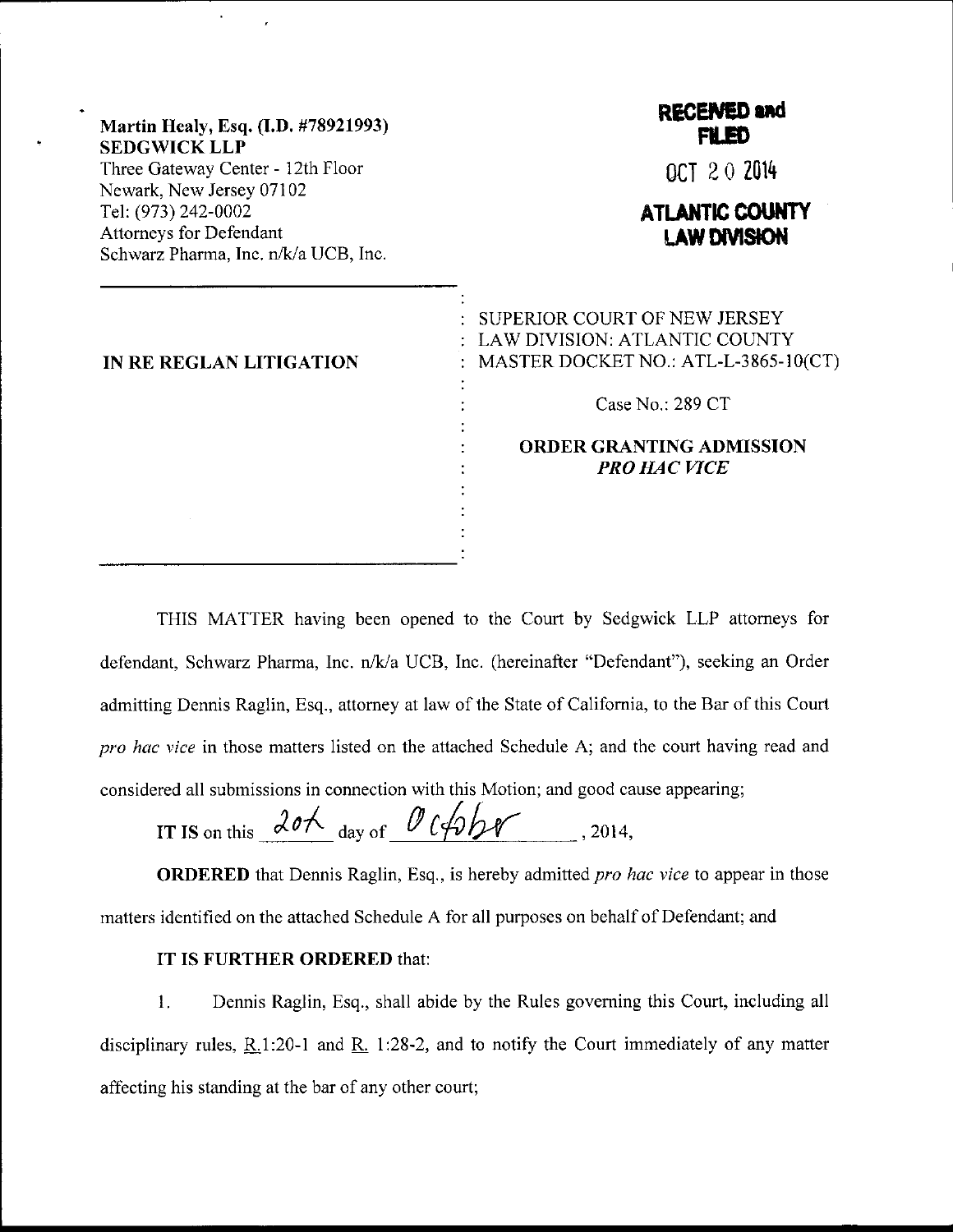2. Dennis Raglin, Esq., is deemed to consent to the appointment of the Clerk of the Supreme Court as agent upon whom service of process may be made for all actions against him or his firm that may arise out of their participation in this matter;

3. All pleadings, briefs, and other papers filed with the Court shall be signed by an attomey of record authorized to practice in the state of New Jersey who shall be held responsible for them, the conduct of the case, and of Dennis Raglin, Esq.;

4. Dennis Raglin, Esq., shall not be designated as ffial counsel for purposes of R. 4:25-4;

5. Dennis Raglin, Esq., must, within thirty (30) days, pay the fees required by R. 1:20-1(b) and R. 1:28-2;

6. No adjournment or delay in discovery, motions, trial or any other proceedings shall be requested by reason of the inability of Dennis Raglin, Esq., to be in attendance;

7. Automatic termination of *pro hac vice* admission shall occur for the failure to make the required annual payment of the Annual Fee and the annual payment to the Lawyer's Assistance Fund and the New Jersey Lawyer's Fund for Client Protection. Proof of such payment, after filing proof of the initial payment shall be made no later than February each year.

8. Noncompliance with any of these requirements shall constitute grounds for removal.

9. A copy of this Order shall be served on all parties within seven (7) days.

Murcoh

Hon. Nelson C. Johnson

Opposed

Unopposed